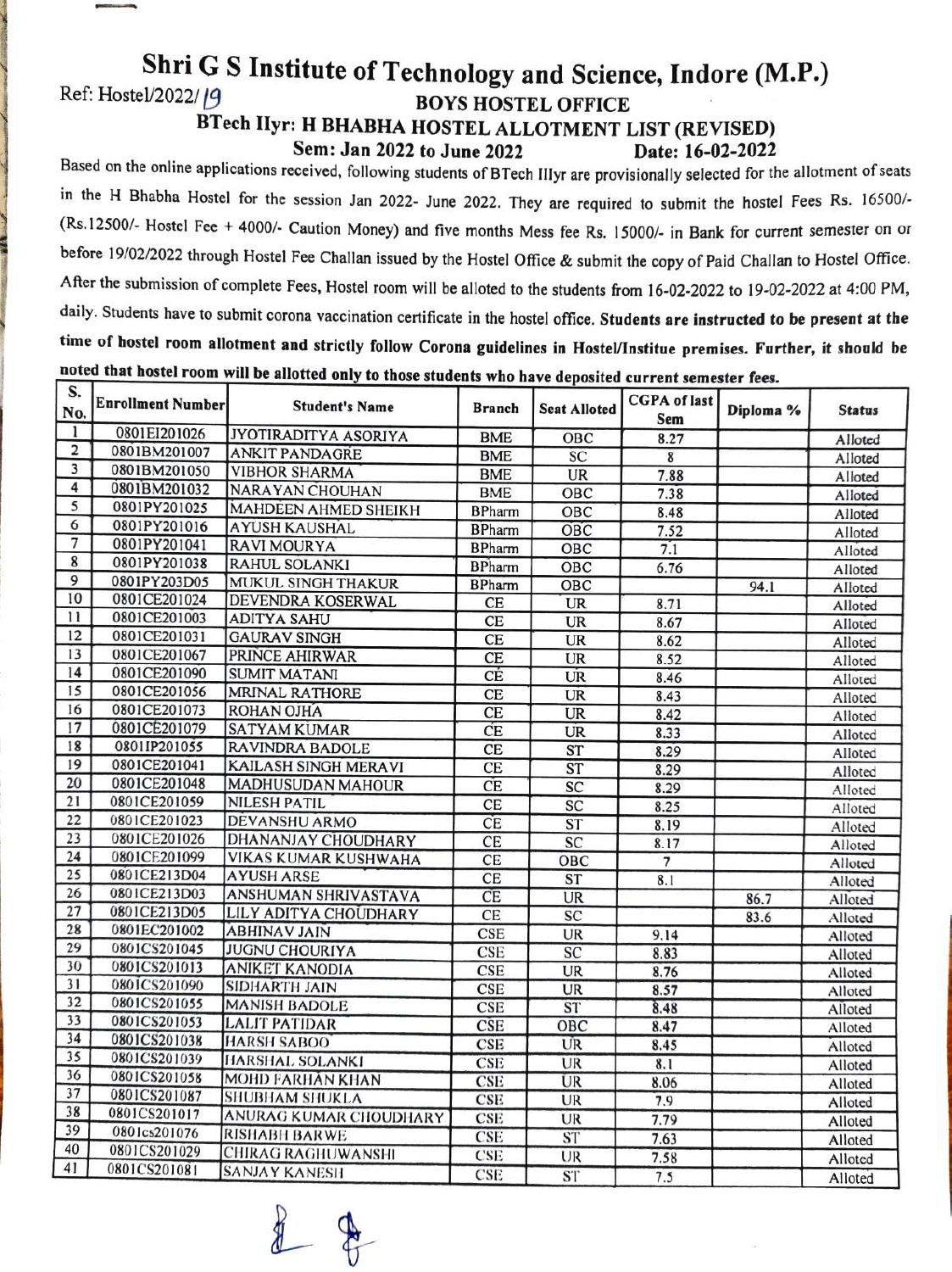|          | $\dot{\mathbf{v}}$           |                                          |                 |                     |                            |           |                    |  |
|----------|------------------------------|------------------------------------------|-----------------|---------------------|----------------------------|-----------|--------------------|--|
| S.       | <b>Enrollment Number</b>     | <b>Student's Name</b>                    | <b>Branch</b>   | <b>Seat Alloted</b> | <b>CGPA</b> of last<br>Sem | Diploma % | <b>Status</b>      |  |
| No.      |                              |                                          | CSE             | ST                  |                            | 75.5      | Alloted            |  |
| 42       | 0801CS213D06                 | <b>SAKSHAM WANE</b>                      | CSE             | SC                  |                            | 85.9      | Alloted            |  |
| 43       | 0801CS213D02                 | DIVYANSH MATHIYA                         | CSE             | OBC                 |                            | 90.04     | Alloted            |  |
| 44       | 0801CS213D03                 | <b>KAMALJEET SAHU</b>                    | E&TC            | UR                  | 9.24                       |           | Alloted            |  |
| 45       | 0801EC201051                 | KATYAYAN SHUKLA                          |                 | UR                  | 8.83                       |           | Alloted            |  |
| 46       | 0801EE201015                 | ANSHUMAN SINGH                           | E&TC            | UR                  | 8.71                       |           | Alloted            |  |
| 47       | 0801EC201006                 | <b>ADITYA PANDEY</b>                     | E&TC            |                     | 8.69                       |           | Alloted            |  |
| 48       | 0801EC201072                 | <b>RISHABH JAIN</b>                      | <b>E&amp;TC</b> | UR                  |                            |           | Alloted            |  |
| 49       | 0801EC201039                 | <b>GOURAV GARG</b>                       | E&TC            | <b>UR</b>           | 8.67                       |           | Alloted            |  |
| 50       | 0801EC201084                 | <b>SARTHAK ATLASIA</b>                   | E&TC            | UR                  | 8.67                       |           | Alloted            |  |
| 51       | 0801EC201067                 | PRIYANSHU VAIDYA                         | <b>E&amp;TC</b> | SC                  | 8.23                       |           | Alloted            |  |
| 52       | 0801EC201081                 | SAJAL SETH                               | <b>E&amp;TC</b> | <b>UR</b>           | 8.19                       |           |                    |  |
| 53       | 0801EC201079                 | RUSHIL RAZDAN                            | E&TC            | J&K                 | 8.04                       |           | Alloted            |  |
| 54       | 0801EC201077                 | ROHIT MISHRA                             | E&TC            | UR                  | 8                          |           | Alloted            |  |
| 55       | 0801EC201090                 | <b>SHUBHAM PARIHAR</b>                   | E&TC            | SC                  | 7.93                       |           | Alloted            |  |
| 56       | 0801EC201093                 | SUNIL KUMAR PANIKA                       | E&TC            | ST                  | 7.57                       |           | Alloted            |  |
| 57       | 0801EC201041                 | <b>HARSH SAHU</b>                        | E&TC            | OBC                 | 6.52                       |           | Alloted            |  |
| 58       | 0801EI213D06                 | <b>SAGAR AHIRWAR</b>                     | <b>E&amp;TC</b> | SC                  |                            | 73        | Alloted            |  |
| 59       | 0801EE201093                 | <b>SWAYAM GABA</b>                       | EE              | UR                  | 9                          |           | Alloted            |  |
| 60       | 0801EE201094                 | <b>TANISHQ SAHU</b>                      | EE              | UR                  | 8.9                        |           | Alloted            |  |
| 61       | 0801EE201069                 | PAARTH PARIKH                            | EE              | UR                  | 8.71                       |           | Alloted            |  |
| 62       | 0801EE201074                 | PRINCE KESHARWANI                        | EE              | UR                  | 8.71                       |           | Alloted            |  |
| 63       | 0801EE201085                 | SHIVENDRA CHOUKSEY                       | EE              | UR                  | 8.58                       |           | Alloted            |  |
| 64       | 0801EE201039                 | HARSH KUMAR OJHA                         | EE              | UR                  | 8.56                       |           | Alloted            |  |
| 65       | 0801EE201103                 | YASH MANDLOI                             | EE              | UR                  | 8.54                       |           | Alloted            |  |
| 66       | 0801EE201077                 | <b>SACHIN DAMAR</b>                      | EE              | UR                  | 8.48                       |           | Alloted            |  |
| 67       | 0801EE201063                 | MUKUL SURYAVANSHI                        | EE              | SÇ                  | 8.44                       |           | Alloted            |  |
| 68       | 0801EE201083                 | <b>SHASHANK RAI</b>                      | EE              | AI                  | 8.33                       |           | Alloted            |  |
| 69       | 0801EE201090                 | <b>SUKHDEV ARYA</b>                      | EE              | SC                  | 8.15                       |           | Alloted            |  |
| 70<br>71 | 0801EE201007<br>0801EE201036 | AKASH KUMAR AHIRWAR                      | EE              | SC                  | 8.14                       |           | Alloted            |  |
| 72       | 0801EE201006                 | <b>GAURAV SINGH</b>                      | EE              | OBC                 | 8.1                        |           | Alloted            |  |
| 73       | 0801EE201029                 | <b>AJAY DHAKAR</b><br><b>DEEPAK ISKE</b> | EE              | OBC                 | 8.08                       |           | Alloted            |  |
| 74       | 0801EE201033                 | <b>GAJENDRA MUWEL</b>                    | EE              | ST                  | 7.96                       |           | Alloted            |  |
| 75       | 0801EE201052                 | <b>KUNAL SHAMLE</b>                      | EE              | ST                  | 7.25                       |           | Alloted            |  |
| 76       | 0801EE203D03                 | HITESH CHAURASIYA                        | ĘE<br>EE        | ST                  | 7.24                       |           | Alloted            |  |
| 77       | 0801EI201051                 | RISHI RAJ KHANNA                         | <b>EIE</b>      | OBC<br>UR           |                            | 83.6      | Alloted            |  |
| 78       | 0801EI201060                 | <b>SHREY PATHAK</b>                      | EIE             |                     | 8.88                       |           | Alloted            |  |
| 79       | 0801EI201043                 | PRATEEK KUMAR SAHU                       | EIE             | UR<br>UR            | 8.81                       |           | Alloted            |  |
| 80       | 0801EI201003                 | <b>ABHISHEK TOMAR</b>                    | EIE             | UR                  | 8.67                       |           | Alloted            |  |
| 81       | 0801EI201009                 | <b>ANIKET FAGNIA</b>                     | EIE             | UR                  | 8.63<br>8.57               |           | Alloted            |  |
| 82       | 0801E1201042                 | PRATEEK GADEKAR                          | EIE             | OBC                 | 8.29                       |           | Alloted            |  |
| 83       | 0801ME201004                 | <b>ABHINAV NAMDEV</b>                    | EIE             | OBC                 | 8                          |           | Alloted            |  |
| 84       | 0801EJ201034                 | NIKHIL HIRKANEY                          | <b>EIE</b>      | SC                  | 7.12                       |           | Alloted            |  |
| 85       | 0801E1213D02                 | HARSH YARDHAN UPADHYAY                   | EIE             | UR                  |                            | 82        | Alloted            |  |
| 86       | 08011P201057                 | <b>SACHIN NAYAK</b>                      | <b>IPE</b>      | UR                  | 8,19                       |           | Alloted            |  |
| 87       | 0801BM201031                 | MUSHFIQ BEHLIM                           | IPE             | UR                  | 8.05                       |           | Alloted            |  |
| 88       | 08011P201009                 | AMOL AGRAWAL                             | <b>IPE</b>      | UR                  | 7.95                       |           | Alloted<br>Alloted |  |
| 89       | 0801JP201043                 | MOHIT PATSARIYA                          | <b>IPE</b>      | UR                  | 7.91                       |           | Alloted            |  |
| 90<br>91 | 08011P203D03                 | <b>HIRDESH RAJAK</b>                     | IPE             | UR                  | 7.52                       | 73.8      | Alloted            |  |
| 92       | 0801IP203D02                 | <b>BHUVNESHWAR MAHADEV</b>               | IPE             | QBC                 |                            | 82.1      | Alloted            |  |
| 93       | 0801JP203D05<br>08011P203D01 | RAHUL KANOJIA                            | <b>IPE</b>      | OBC                 |                            | 77        | Alloted            |  |
| 94       | 080JEC20J02J                 | <b>AKSHAT SHIVPURIYA</b><br>ARYAN GUPTA  | <b>IPE</b>      | OBC                 |                            | 76.1      | Alloted            |  |
| 95       | 080117201092                 | <b>TAPISH PAL</b>                        | T               | UR                  | 8.88                       |           | Alloted            |  |
| 96       | 080117201043                 | HARSH PANDEY                             | JT<br>IT        | <b>UR</b>           | 8.79                       |           | Alloted            |  |
| 97       | 08011J201064                 | PALASH TIWARI                            | IT              | UR                  | 8.76                       |           | Alloted            |  |
| 98       | 08011T201021                 | ARYAN TIWARI                             | IT              | UR                  | 8.75                       |           | Alloted            |  |
| 99       | 08011T201070                 | RAUNIT SHRIVASTAVA                       | IT              | UR<br>UR            | 8.71                       |           | Alloted            |  |
|          |                              |                                          |                 |                     | 8.64                       |           | Alloted            |  |

ii.